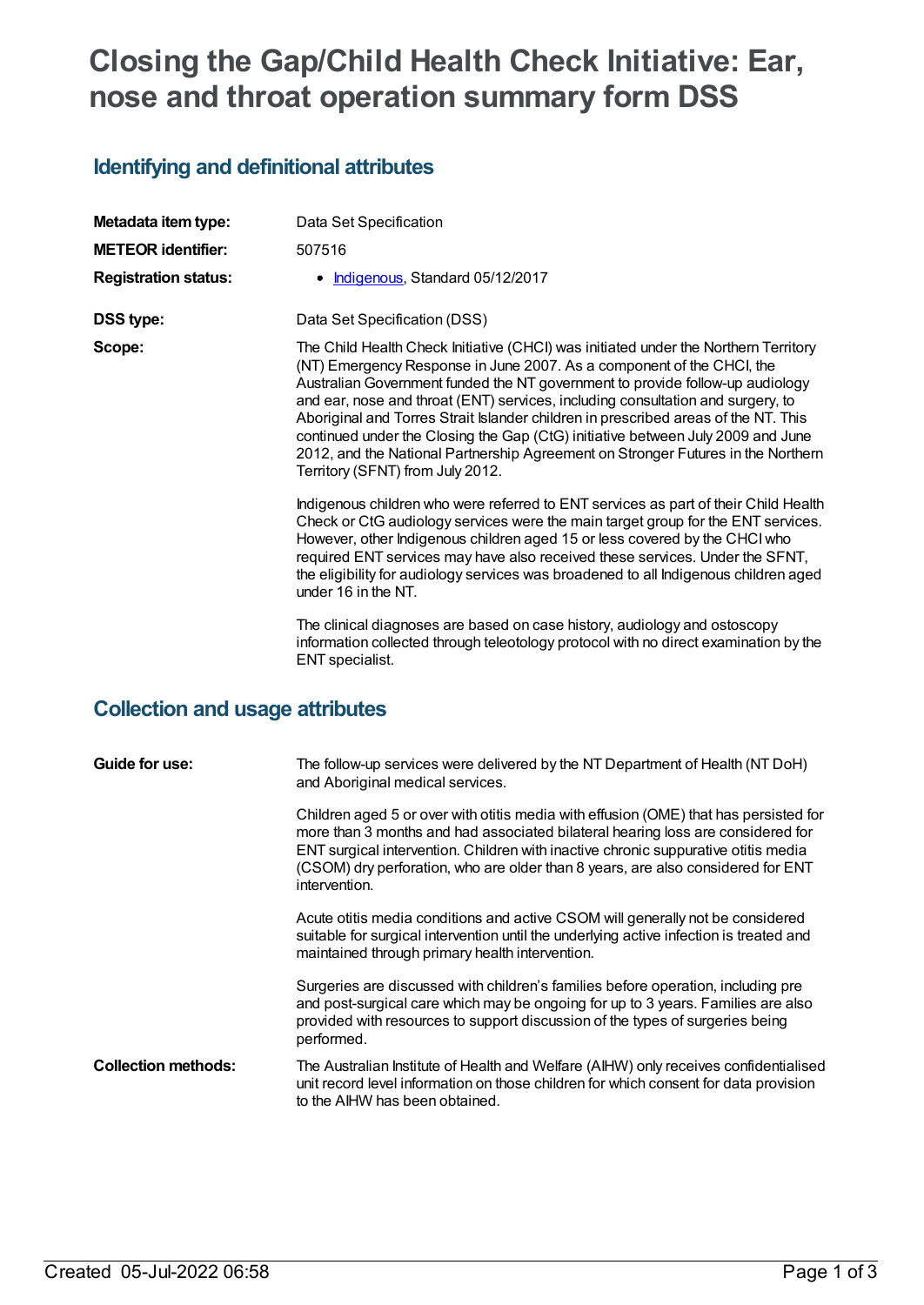**Comments:** Glossary terms that are relevant to this DSS include:

- **[grommet](https://meteor.aihw.gov.au/content/562346)**
- **[perforation](https://meteor.aihw.gov.au/content/562502)**
- **tympanic [membrane](https://meteor.aihw.gov.au/content/562107)**
- **[myringoplasty](https://meteor.aihw.gov.au/content/574902)**
- **[myringotomy](https://meteor.aihw.gov.au/content/574904)**
- **[adenoidectomy](https://meteor.aihw.gov.au/content/574908)**  $\bullet$
- **[olivocochlear](https://meteor.aihw.gov.au/content/574918)**  $\bullet$
- **[chronic](https://meteor.aihw.gov.au/content/682003) otitis media**  $\bullet$

The term 'Aboriginal and Torres Strait Islander people' is preferred when referring to the separate Indigenous peoples of Australia. However, the term 'Indigenous' is used interchangeably with 'Aboriginal and Torres Strait Islander' in this data set specification to assist readability.

Two versions of the CtG ENT operation summary form were used by the NT Department of Health and Families to collect ENT surgery information—version 1 was used betweenOctober and November 2009 and version 2 used between December 2009 and October 2010.

The key differences between the forms are:

- version 2 includes an additional data field: 'community' which includes the community name where the surgery recipient resides
- surgery types in the 'Surgery description' field are different between versions 1 and 2.

The Closing the Gap/Child Health Check Initiative: Ear, nose and throat operation summary form DSS is based on version 2 of the CtG ENT operation summary form.

As this DSS was created for the purposes of the CHCI project the metadata would be most suitable for service monitoring.

#### **Source and reference attributes**

| <b>Submitting organisation:</b> | Department of Health                                                                                                                                                                                                                     |
|---------------------------------|------------------------------------------------------------------------------------------------------------------------------------------------------------------------------------------------------------------------------------------|
|                                 | Australian Institute of Health and Welfare                                                                                                                                                                                               |
| Steward:                        | <b>Australian Institute of Health and Welfare</b>                                                                                                                                                                                        |
| <b>Reference documents:</b>     | AIHW (Australian Institute of Health and Welfare) 2012. Northern Territory<br>Emergency Response Child Health Check Initiative: follow-up services for oral and<br>ear health: final report, 2007-2012. Cat. no. DEN 223. Canberra: AIHW |
|                                 | Harris P, Nagy S, Vardaxis N (eds) 2010. Mosby's Dictionary of Medicine, Nursing<br>& Health Profession, 2nd Australian and New Zealand edn. NSW: Mosby Elsevier                                                                         |

#### **Relational attributes**

### **Metadata items in this Data Set Specification** Show more detail